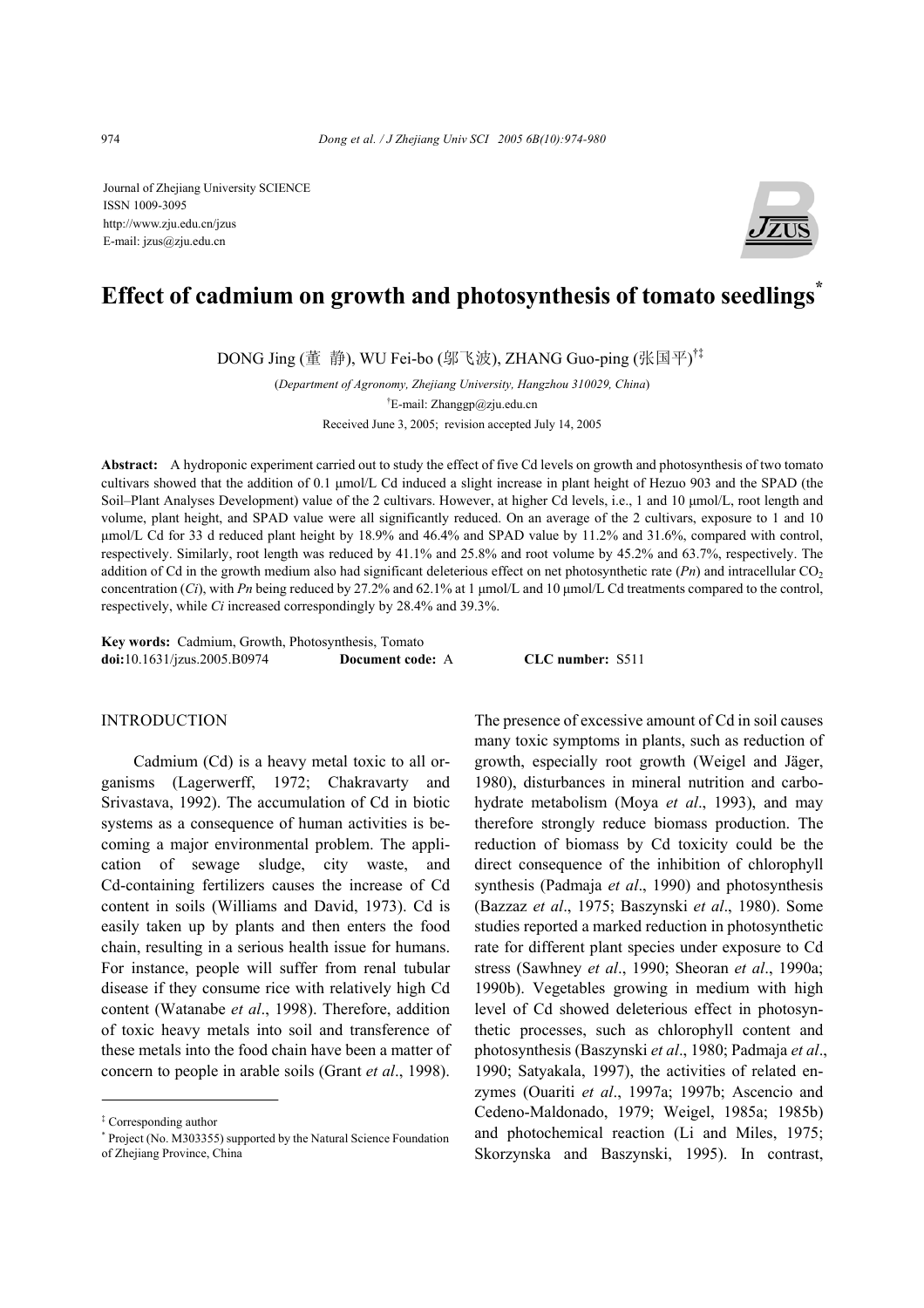Haag-Kerwer *et al*.(1999) reported that photosynthesis in *Brassica juncea* was not affected even when it was exposed to 25 µmol/L Cd, while transpiration showed significant decline, in particular, under lower light conditions ( $\leq$ 300 µmol photons/(m<sup>2</sup>·s)). It is very imperative to determine the effect of Cd toxicity on photosynthesis of tomato as it is one of the most important vegetables in the world.

The present study was undertaken to investigate the effect of Cd on growth, and photosynthesis of two tomato cultivars at seedling stage, in order to clarify physiological effect of Cd stress on photosynthesis in tomato plants.

#### MATERIALS AND METHODS

## **Experimental design**

The experiment was carried out in October 2003 at Huajiachi campus, Zhejiang University, Hangzhou, China. Two tomato cultivars, Hezuo 903 and Jiangshu 14, widely planted in southeastern China, were used in this study. Tomato seeds were submerged in distilled water for 4 h, surface sterilized with 0.5%  $(m/V)$  K<sub>2</sub>MnO<sub>4</sub> for 30 min, rinsed several times with distilled water and then germinated on moist filter paper placed in sterilized petri dishes. Three-day-old seedlings were transferred to sterilized moist sand at  $(22\pm0.5)$  °C (13 h, day)/(22 $\pm$ 0.5) °C (11 h, night). When seedlings grew the first true-leaf, the plants were supplied with 25% nutrient solution containing the following chemicals  $(mg/L)$  Ca(NO<sub>3</sub>)<sub>2</sub>·4H<sub>2</sub>O 708.45, MgSO4·7H2O 492.94, KH2PO4 136.09,  $K_2SO_4$  348.50,  $(NH_4)_2SO_4$  396.39,  $CaCl_2·2H_2O$ 441.09, H<sub>3</sub>BO<sub>3</sub> 2.868, MnSO<sub>4</sub>·H<sub>2</sub>O 1.545, EDTA-Fe 33.0345, ZnSO4·7H2O 0.220, CuSO4·5H2O 0.080, Na<sub>2</sub>MoO<sub>4</sub>·2H<sub>2</sub>O 0.0299. At two leaf stages, seedlings were selected for uniformity and transplanted to a 6-L container containing 5 L 25% (*V*/*V*) basic nutrient solution as described above, which was covered with a polystyrol-plate with 5 evenly spaced holes. One plant was fixed in each hole and the containers were placed in a greenhouse under natural light condition at  $(22\pm0.5)$  °C. The pH of the solution was adjusted to 6.5±0.1 with NaOH or HCl as required. At the 14th day after transplanting, cadmium as  $CdCl<sub>2</sub>$  was added to each container to form 5 concentrations: 0 (control), 0.1, 1, 5, and 10 µmol/L. The experiment was arranged as a split-plot design with Cd concentration as main plot and cultivar as sub-plot, and with five replications. The nutrient solution in the growth container was continuously aerated with pumps and renewed once a week.

#### **Measurements and statistical analysis**

Plant height, leaf number per plant, SPAD value of the upper second fully expanded leaves (Wu *et al*., 1998), and leaf symptoms of Cd toxicity (necrotic patches on leaf blade), were measured at 7, 14, 21, 33 d after Cd exposure. Root length and volume were measured at 33 d after Cd exposure, and plants in each treatment were harvested and rinsed thoroughly with distilled water, separated into leaves, stems and roots, then dried at 80 °C and weighed.

Photosynthetic parameters, including net photosynthetic rate (*Pn*), stomatal conductance (*Gs*) and intracellular  $CO<sub>2</sub>$  concentration  $(C<sub>i</sub>)$ , were determined using an LCi (leaf chamber analysis) portable photosynthesis system (ADC, Analytical Development Company, England). All measurements were performed on the upper second fully expanded leaves.

All data presented are the mean values. Statistical analysis was carried out by one-way ANOVA using Student's *t*-test to test significance of the difference between means. Means were considered significantly different for *P*≤0.05.

#### RESULTS

## **Plant growth parameters and biomass**

As shown in Fig.1, no significant difference in leaf number and plant height was found between 0.1 µmol/L Cd treatment and control. However, increasing Cd concentration  $(1~10 \text{ \mu mol/L})$  in the medium induced a significant decline (*P*≤0.05) in these 2 measurements and the deleterious effect of Cd became more severe with increasing Cd level and extended time exposure. For example, at the 33 d of 10 µmol/L Cd exposure, the average plant height, and leaf number of the two cultivars decreased by 48.9% and 31.5%, respectively, while, the leaf area per plant was significantly smaller at higher Cd concentration (data not shown), indicating that irreversible damage to tissue formation was induced under higher Cd level.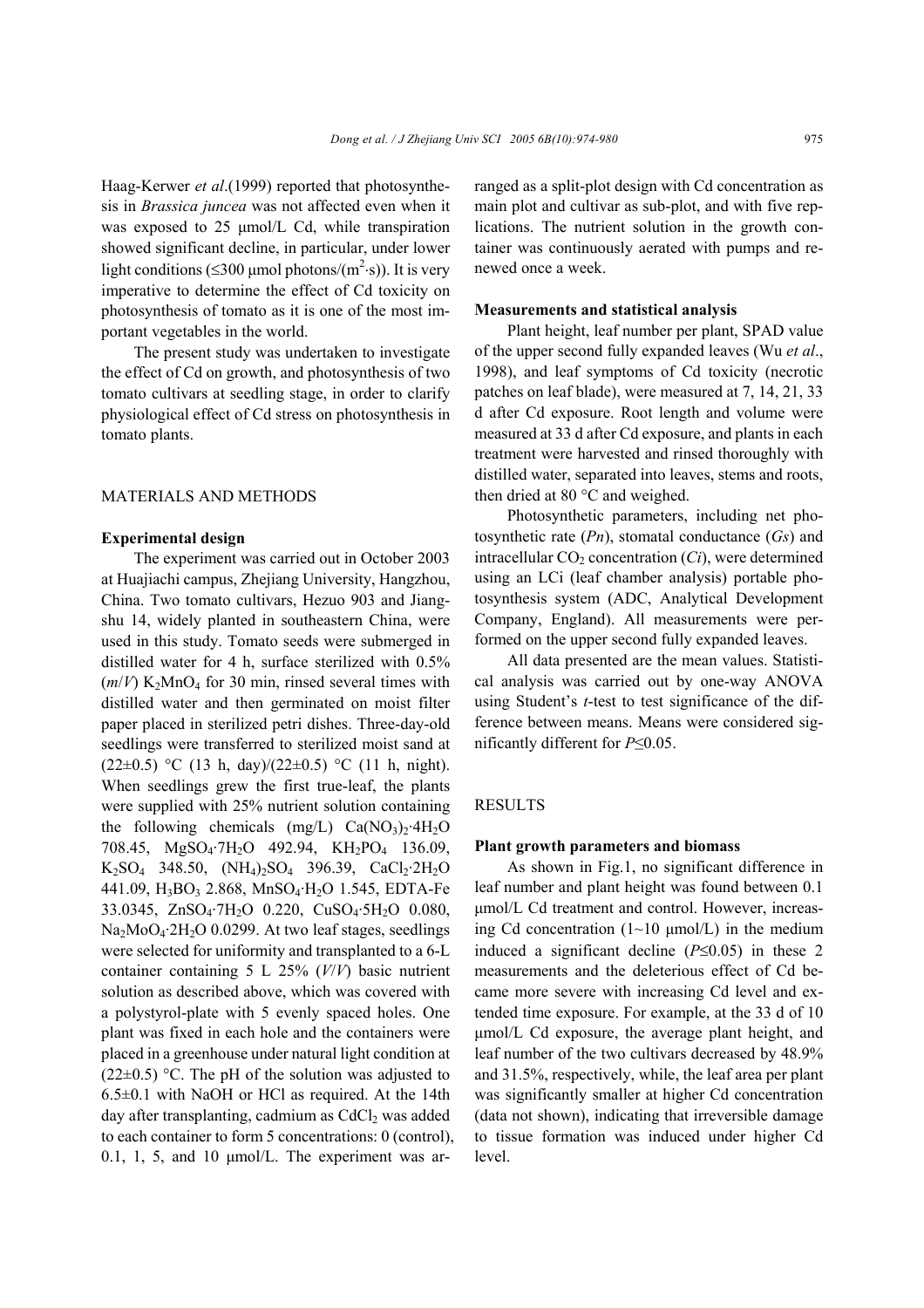Cd addition significantly decreased root length and volume at 33 d after Cd exposure (Fig.2). The root length and volume, 33 d after 1 µmol/L Cd exposure, reduced by 41.1% and 45.2%, respectively, compared with the control. No significant differences were found between the 2 cultivars for these root parameters.

Plant biomass of leaves, stems and roots decreased linearly with increasing Cd level in the nutrient solution for the two tomato cultivars after 33 d Cd exposure (Table 1). For example, the addition of 10 µmol/L Cd resulted in leaf, stem and root dry weight decreased by 69.8%, 76.2% and 68.3% respectively. As in root length, no difference was found between the 2 cultivars.

## **SPAD value and leaf color**

The dose- and time-responses of SPAD value to



**Fig.1 Effects of different Cd levels on plant height and leaf number (a) Hezuo 903; (b) Jiangshu 14** 



**Fig.2 Effects of different Cd levels on (a) root length and (b) root volume after 33 d Cd exposure**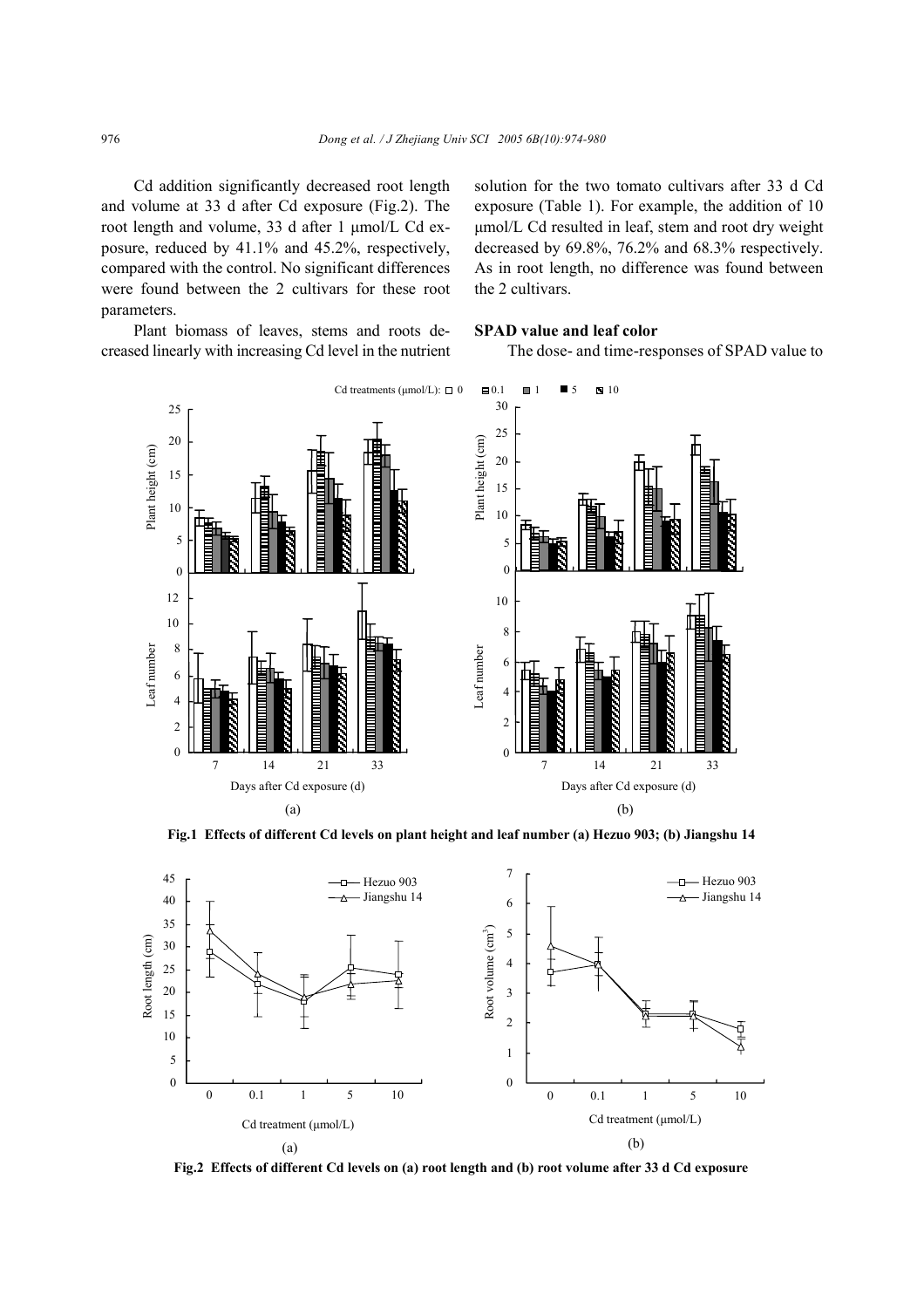Cd are summarized in Fig.3. The plants exposed to 0.1 µmol/L Cd showed slight but not statistically significant increase in SPAD value, compared with controls except for the 21 d of Hezuo 903 and the 14 d of Jiangshu 14, whereas exposure to 1 µmol/L or higher Cd caused a marked decline, and the deleterious effect of Cd became more pronounced with extended time exposure. For example, the reduction of SPAD values of Hezuo 903 and Jiangshu 14 were 29.2% and 33.9% after 21 d exposure to 10  $\mu$ mol/L Cd, and 52.8% and 41.6% after 33 d exposure to 10 µmol/L Cd.

Visual symptoms for heavy metal phyto-toxicity are often indicated as leaf necrosis, chlorosis reddish-brown discoloration of the leaf blade, browning of root system, etc. (Greger and Lindberg, 1987; Vazquez *et al*., 1989). In our experiment, no symptom of phyto-toxicity in the aboveground parts of plants was observed in 0.1 µmol/L Cd treatment. Necrotic patches with browning of root system and leaf necrosis were observed in both cultivars when the plants were exposed to  $1 \mu \text{mol/L Cd}$ , and became more severe with increasing Cd level and extended

time exposure. However, initial appearance and severity of the Cd toxicity symptom were almost the same in the 2 cultivars (Table 2).

### **Photosynthesis parameters**

As shown in Fig.4, 21 d after Cd exposure, *Pn* decreased nearly linearly with increasing Cd in nutrient solution for both cultivars. In plants treated with 10 µmol/L Cd, *Pn* was lowered by 59.2% for Hezuo 903 and 65.1% for Jiangshu 14, compared with controls. In contrast, the intracellular  $CO<sub>2</sub>$  concentration (*Ci*) increased with increasing Cd concentrations in nutrient solution, irrespective of cultivar. As to stomatal conductance  $(Gs)$ , plants treated with  $0.1~5$ µmol/L Cd showed significant decrease and the deleterious effect of Cd became more pronounced with increasing Cd level, while a slight increase was observed in the plants exposed to 10 µmol/L Cd.

### DISCUSSION

In the present work, when the plants were exposed

|                            | Dry weight $(g/\text{plant})$ |             |             |             |             |             |  |
|----------------------------|-------------------------------|-------------|-------------|-------------|-------------|-------------|--|
| Cd treatment $(\mu mol/L)$ | Root                          |             | <b>Stem</b> |             | Leaf        |             |  |
|                            | Hezuo 903                     | Jiangshu 14 | Hezuo 903   | Jiangshu 14 | Hezuo 903   | Jiangshu 14 |  |
| $\theta$                   | 0.1832a                       | 0.1873a     | 0.2254a     | 0.2717a     | 0.9808a     | 1.0219a     |  |
| 0.1                        | 0.1382 h                      | 0.1540a     | 0.1914a     | 0.2090 b    | 0.7576 h    | 0.9241a     |  |
|                            | 0.0969c                       | 0.0881 h    | 0.1146 h    | 0.1188c     | $0.5261$ bc | 0.5326 b    |  |
| 5                          | 0.0847c                       | $0.0799$ bc | $0.0858$ bc | $0.0811$ cd | 0.4418c     | 0.4215 b    |  |
| 10                         | 0.0638c                       | 0.0535c     | 0.0617c     | $0.0566$ d  | 0.3202c     | 0.2847 b    |  |

**Table 1 Dry weight (g) of the two tomato cultivars under five Cd levels exposure for 33 d** 

Different letters within the same column represent significant difference at 0.05 probability levels



**Fig.3 Effects of different Cd levels on SPAD value of (a) Hezuo 903 and (b) Jiangshu 14**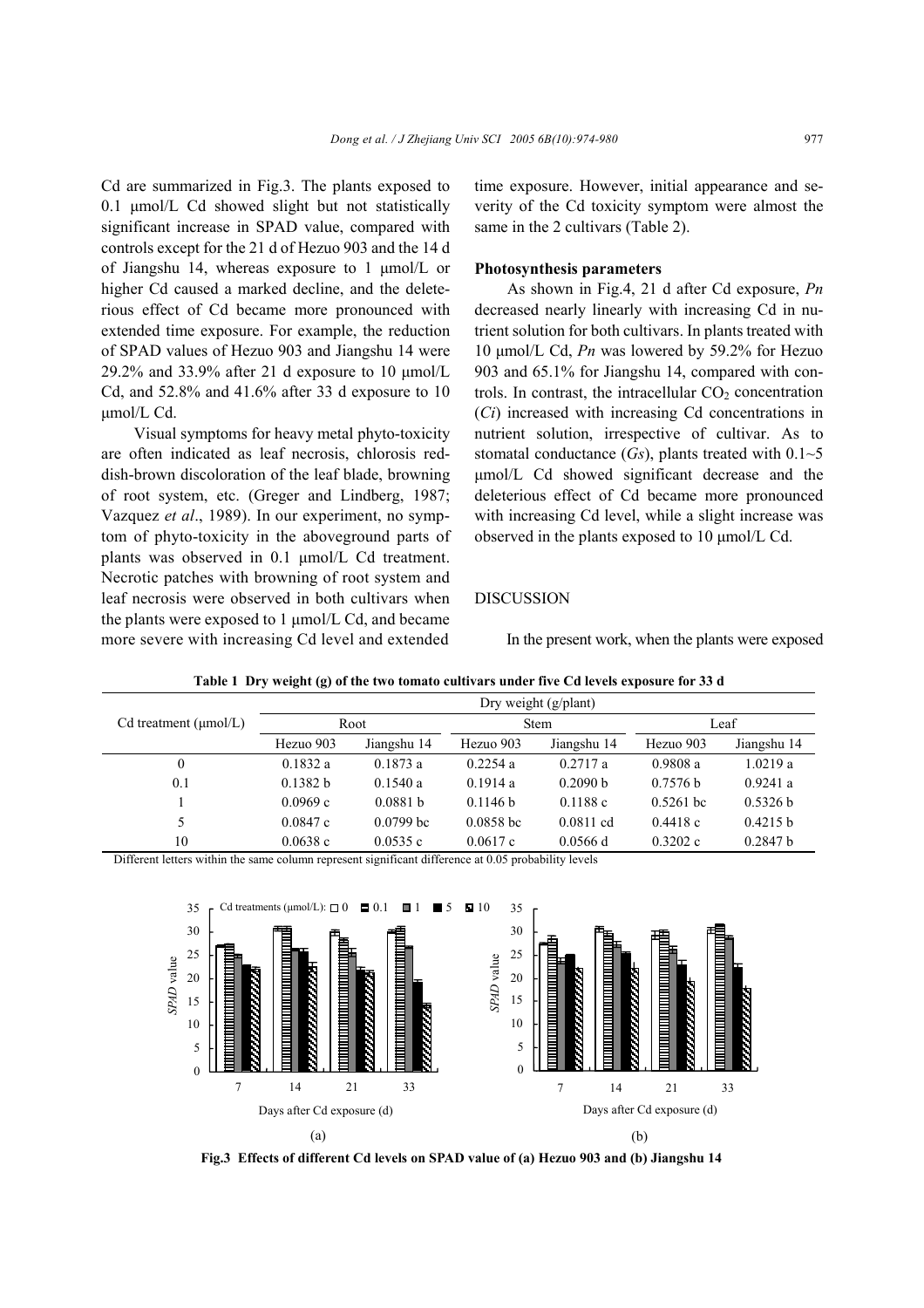

**Fig.4 Effects of different Cd levels on (a)** *Pn***, (b)** *Gs* **and (c)** *Ci* **of tomato after 33 d Cd exposure** 

| Days of Cd   | Cd treatment         |              | Leaf symptoms |  |  |
|--------------|----------------------|--------------|---------------|--|--|
| exposure (d) | $(\mu \text{mol/L})$ | Hezuo 903    | Jiangshu 14   |  |  |
| 7            | $\boldsymbol{0}$     | V            | V             |  |  |
|              | 0.1                  | V            | V             |  |  |
|              | 1                    | IV           | IV            |  |  |
|              | 5                    | Ш            | Ш             |  |  |
|              | 10                   | П            | П             |  |  |
| 14           | $\boldsymbol{0}$     | V            | V             |  |  |
|              | 0.1                  | V            | V             |  |  |
|              | 1                    | IV           | IV            |  |  |
|              | 5                    | Ш            | Ш             |  |  |
|              | 10                   | $\mathbf{I}$ | $\mathbf{I}$  |  |  |
| 21           | $\boldsymbol{0}$     | V            | V             |  |  |
|              | 0.1                  | V            | V             |  |  |
|              | 1                    | IV           | IV            |  |  |
|              | 5                    | Ш            | Ш             |  |  |
|              | 10                   | I            | I             |  |  |
| 33           | $\boldsymbol{0}$     | V            | V             |  |  |
|              | 0.1                  | V            | V             |  |  |
|              | 1                    | IV           | IV            |  |  |
|              | 5                    | Ш            | Ш             |  |  |
|              | 10                   | I            | I             |  |  |

**Table 2 Leaf symptoms of Cd toxicity of tow tomato cultivars under five Cd levels** 

Leaf symptoms of Cd toxicity (necrotic patches on leaf blade) for Cd treatments: I−very severe; II−severe; III−mild; IV−slight; V−very slight/absent

to 0.1 µmol/L Cd, plant height of Hezuo 903 and SPAD values of both cultivars showed a slight increase. The results are consistent with the previous finding that there is some potentially positive impact of Cd on barley growth at lower concentration (Wu *et al*., 2003). The same phenomena were found for Al in that it frequently stimulates plant growth at low concentrations although it is regarded as a toxic element (Kinraide, 1993). The main explanations for this enhancement in growth include increased Fe solubility and availability in calciolous plants, prevention of P toxicity or promotion of P uptake, reduction in growth rate and prevention of Ca depletion, alternation of growth regulators and protection against Cu/Mn toxicity (Barcelò and Poschenrieder, 2002). But verification of the explanation needs more evidences. However, at higher Cd level, e.g.,  $5{\sim}10$  µmol/L as used in this study, a significant decrease in root length, plant height, leaf number and SPAD values, and corresponding decrease in biomass of tomato plants was observed. Visual symptoms due to Cd toxicity, such as leaf necrosis, chlorosis reddish-brown discoloration of the leaf blades, browning of root system also became more severe with increasing Cd level and exposure time, indicating that Cd toxicity caused damage to tissue development and function. This accorded with earlier reports (Weigel and Jäger, 1980; Woolhouse, 1983).

It was found that Cd toxicity caused notable reduction in photosynthetic rate in different plant species (Baszynski *et al*., 1980; Sawhney *et al*., 1990). These quoted authors showed that Cd concentrations of 56 and 112 mg/L inhibited net photosynthesis to about 50% at early development stages of pigeonpea (30-day-old plants) and did not exert any significant effect on that process at later stages (70-day-old plants). The Cd concentrations used in their experiment were very high and rarely occur naturally. Sheoran *et al*.(1990b) also reported that at the early stage of pigeonpea,  $CO<sub>2</sub>$  exchange rate was quite susceptible to Cd stress. In the current study, the re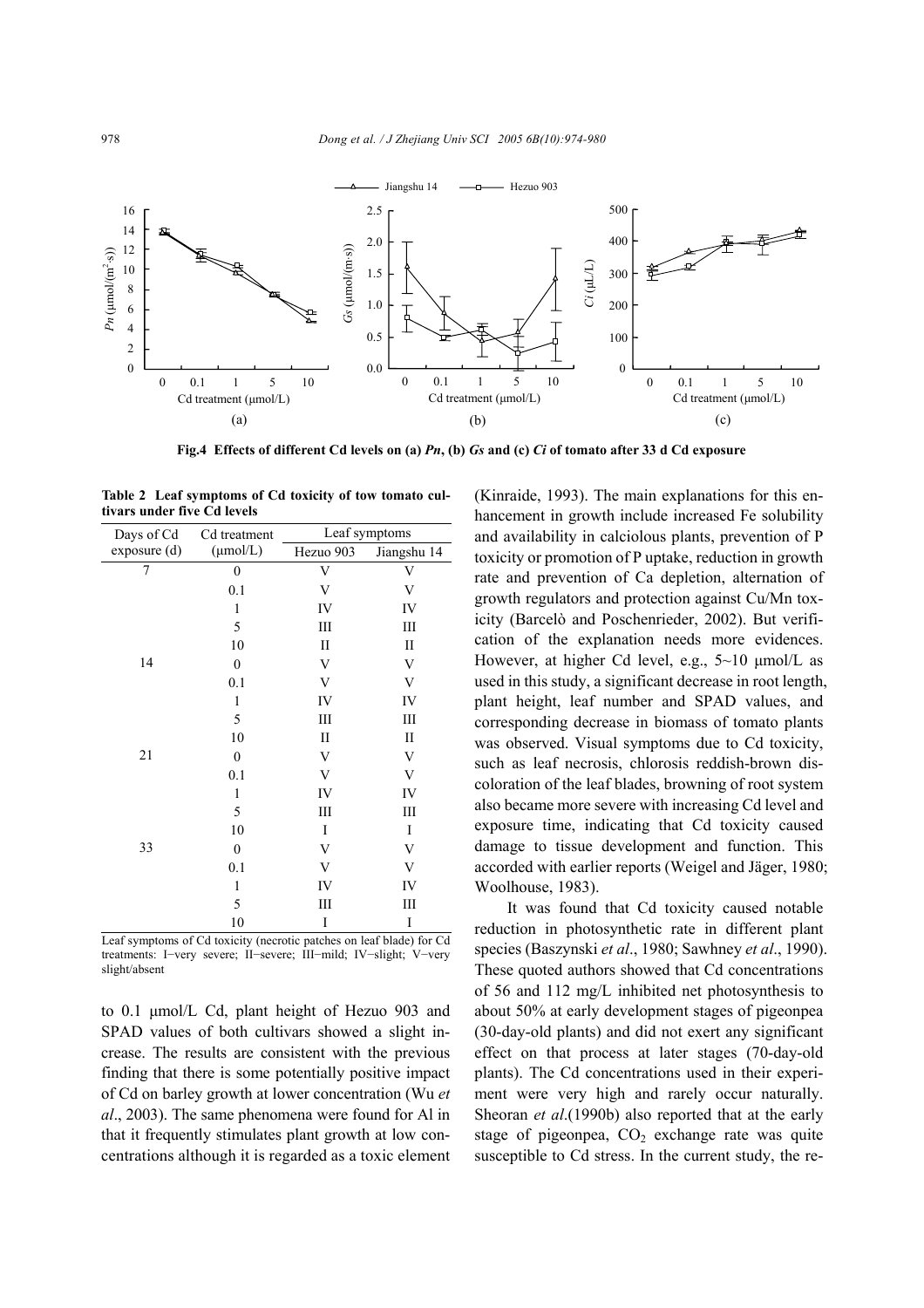sults in *Pn* of the two tomato cultivars exposed to 1 to 10 µmol/L Cd confirmed these observations. The observed decrease of photosynthetic rate in Cd-stressed plants could be partly attributed to lower chlorophyll content, as expressed by SPAD value in this study (Fig.3). On the other hand, intracellular  $CO<sub>2</sub>(Ci)$  in both cultivars was significantly increased with increasing Cd level in the nutrient solution. Sheoran *et al.*(1990b) reported that reduction of  $CO<sub>2</sub>$ -exchange rate could not be completely explained by any single factor and appeared to be due to the integrated effect on stomatal conductance, chlorophyll content and on function of photosynthetic apparatus. Malik *et al.*(1992) showed that reduced  $CO<sub>2</sub>$ fixation in Cd-treated wheat seedlings was not accompanied by decreased stomatal conductance. In contrast, Barcelò and Poschenrieder (1990) reported that the disturbed water relations to plants comprised one of the main reasons for the heavy metal phytotoxicity. So it may be assumed that the decrease in Pn is not only ascribable to a decline of SPAD value, but also to the inhibition of various reaction steps in the Calvin cycle, the Hill reaction and  $CO<sub>2</sub>$  fixation (Prasad and Strzalka, 1999). However, further experiment should be done in order to have a better understanding of the mechanism of the effect of Cd toxicity on photosynthesis.

# ACKNOWLEDGEMENT

We are deeply indebted to the two anonymous reviewers for their valuable suggestions and comments.

#### **References**

- Ascencio, C.L., Cedeno-Maldonado, A., 1979. Effects of cadmium on carbonic anhydrase and activities dependent on electron transport of isolated chloroplasts. *J. Agric. Univ. Puerto. Rico.*, **63**:195-201.
- Barcelò, J., Poschenrieder, C., 1990. Plant water relations as affected by heavy metal stress: a review. *J. Plant Nutri.*, **13**:1-37.
- Barcelò, J., Poschenrieder, C., 2002. Fast root growth responses, root exudates, and internal detoxication as clues to the mechanisms of aluminium toxicity and resistance: a review. *Environ. Exp. Bot.*, **48**:75-92.
- Baszynski, T., Wajda, L., Krol, M., Wolinska, D., Krupa, Z., Tuken-Dorf, A., 1980. Photosynthetic activities of cadmium-treated tomato plants. *Physiol. Plant*, **48**:365-370.
- Bazzaz, F.A., Carlson, R.W., Rolfe, G.L., 1975. Inhibition of

corn and sunflower photosynthesis by lead. *Physiol. Plant*, **34**:326-329.

- Chakravarty, B., Srivastava, S., 1992. Toxicity of some heavy metals in vivo and in vitro in *Helianthus annuus*. *Mut. Res.*, **283**:287-294.
- Grant, C.A., Buckley, W.T., Bailey, L.D., Selles, F., 1998. Cadmium accumulation in crops. *Canadian J. Plant Sci.*, **78**:1-17.
- Greger, M., Lindberg, S., 1987. Effects of  $Cd^{2+}$  and EDTA on young sugar beets (*Beta vulgaris*). II. Net uptake and distribution of Mg2+, Ca2+ and Fe2+/Fe3+. *Physiologia Plantarum*, **69**:81-86.
- Haag-Kerwer, A., Schafer, H.J., Heiss, S., Walter, C., Rausch, T., 1999. Cadmium exposure in *Brassica juncea* causes a decline in transpiration rate and leaf expansion without effect on photosynthesis. *J. Exp. Bot.*, **50**(341):1827- 1835.
- Kinraide, T.B., 1993. Aluminium enhancement of plant growth in acid rooting cations: a case of reciprocal alleviation of toxicity by two toxic cations. *Physiologia Plantarum*, **88**:619-625.
- Lagerwerff, J.V., 1972. Lead, Mercury and Cadmium as Environmental Contaminants. *In*: Mortvedt, J.J., Giordano, P.M., Lindsay, W.L. (Eds.), Micronutrient in Agriculture. Soil Sci. Society of America, Madison, WI, p.666.
- Li, E.H., Miles, C.D., 1975. Effects of cadmium on photoreactions of chloroplasts. *Plant Sci. Lett.*, **5**:33-70.
- Malik, D., Sheoran, I.S., Singh, R., 1992. Carbon metabolism in leaves of cadmium treated wheat seedlings. *Plant Physiol. Biochem.*, **30**(2):223-229.
- Moya, J.L., Ros, R., Picazo, I., 1993. Influence of cadmium and nickel on growth, net photosynthesis and carbohydrate distribution in rice plants. *Photosynthesis Res.*, **36**:75-80.
- Ouariti, O., Gouia, H., Ghorbal, M.H., 1997a. Responses of bean and tomato plants to cadmium: growth, mineral nutrition and nitrate reduction. *Plant Physiol. Biochem.*, **35**:347-354.
- Ouariti, O., Boussama, N., Zarrouk, M., Cherif, A., Ghorbal, M.H., 1997b. Cadmium- and copper-induced changes in tomato membrane lipids. *Phytochem.*, **45**:1343-1350.
- Padmaja, K., Prasad, D.D.K., Prasad, A.R.K., 1990. Inhibition of chlorophyll synthesis in *Phaseolus vulgaris* Seedlings by cadmium acetate. *Photosynthetica*, **24**:399-405.
- Prasad, M.N.V., Strzalka, K., 1999. Impact of Heavy Metals on Photosynthesis. *In*: Prasad, M.N.V., Hagemeyer, J. (Eds.), Heavy Metal Stress in Plants. Springer, Berlin, p.117-138.
- Satyakala, G., 1997. Studies on the effect of heavy metal pollution on *Pistia stratiotes* (water lettuce). *Indian J. Environ. Health*, **39**:1-7.
- Sawhney, V., Sheoran, I.S., Singh, R., 1990. Nitrogen fixation, photosynthesis and enzymes of ammonia assimilation and ureide biogenesis in nodules of mungbean (*Vigna radiata*) grown in presence of cadmium. *Indian J. Exp. Biol.*, **28**:883-886.